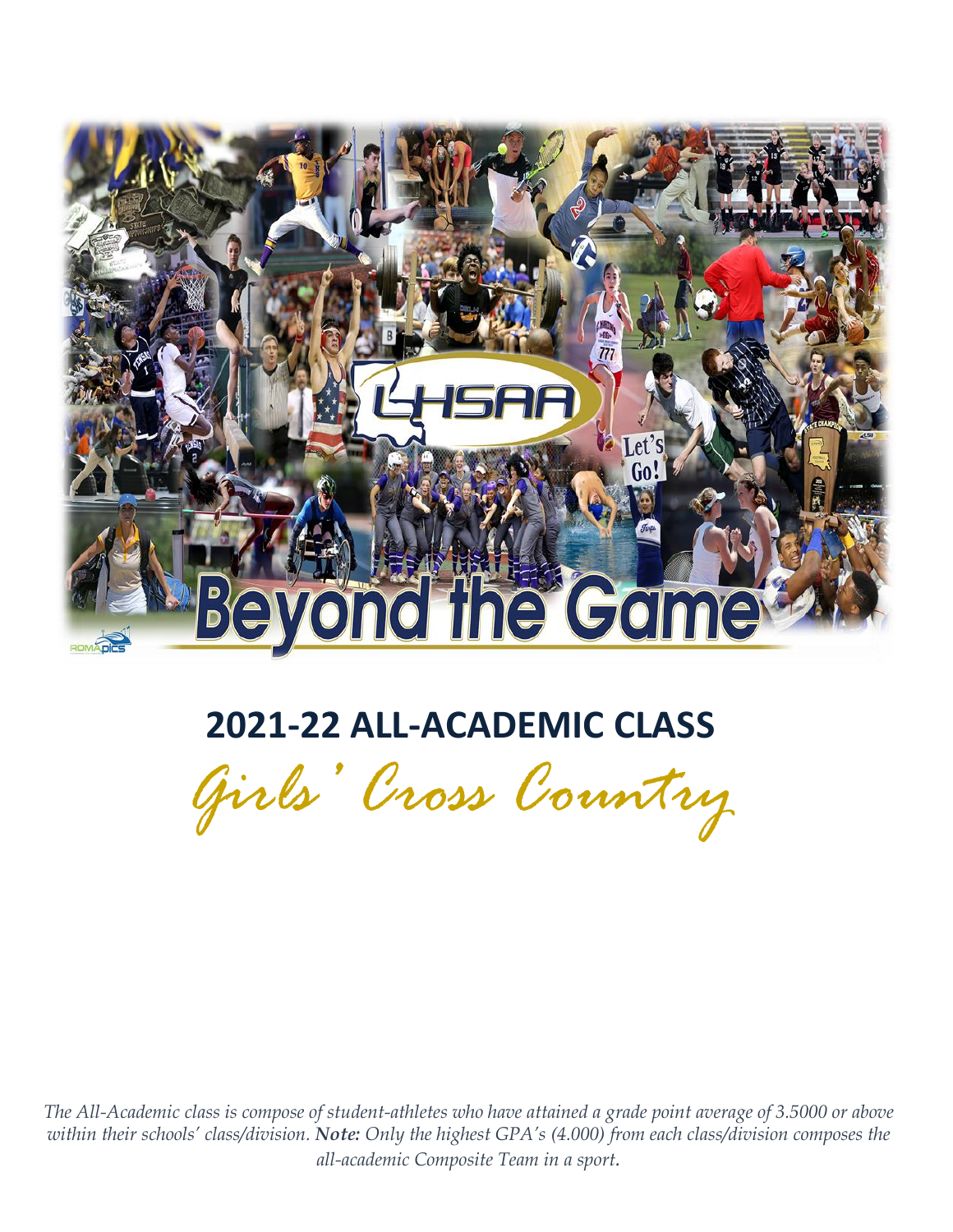

#### 2021-22 ALL-ACADEMIC GIRLS' CROSS COUNTRY CLASS TEAM

#### CLASS 5A

| Name                     | Year    | School                 | Sport | <b>Class</b> | <b>GPA</b> |
|--------------------------|---------|------------------------|-------|--------------|------------|
| Tori Albarado            | 2021-22 | Acadiana               | GCC   | 5A           | 4.0000     |
| Katie Hedrick            | 2021-22 | Archbishop Chapelle    | GCC   | 5A           | 4.0000     |
| Victoria Williams        | 2021-22 | <b>Baton Rouge</b>     | GCC   | <b>5A</b>    | 4.0000     |
| <b>Emmalyn Burns</b>     | 2021-22 | Benton                 | GCC   | 5A           | 4.0000     |
| <b>Genene Carter</b>     | 2021-22 | Captain Shreve         | GCC   | 5A           | 4.0000     |
| <b>Emily Moffett</b>     | 2021-22 | Captain Shreve         | GCC   | <b>5A</b>    | 4.0000     |
| Lauren Lindsay           | 2021-22 | Central - B.R.         | GCC   | 5A           | 4.0000     |
| Megan Deshotel           | 2021-22 | Destrehan              | GCC   | <b>5A</b>    | 4.0000     |
| Amy Engelhardt           | 2021-22 | Dominican              | GCC   | 5A           | 4.0000     |
| <b>Clare Gagnard</b>     | 2021-22 | Dominican              | GCC   | <b>5A</b>    | 4.0000     |
| Kelsey Major             | 2021-22 | Dominican              | GCC   | 5A           | 4.0000     |
| Maeve Storm              | 2021-22 | Dominican              | GCC   | <b>5A</b>    | 4.0000     |
| Mia Martin               | 2021-22 | Fontainebleau          | GCC   | 5A           | 4.0000     |
| Yumnah Siddiqui          | 2021-22 | Fontainebleau          | GCC   | <b>5A</b>    | 4.0000     |
| <b>Emily Landry</b>      | 2021-22 | Lafayette              | GCC   | 5A           | 4.0000     |
| Alden Sonnier            | 2021-22 | Mandeville             | GCC   | 5A           | 4.0000     |
| <b>Briana Barnum</b>     | 2021-22 | Natchitoches Central   | GCC   | 5A           | 4.0000     |
| Jalayecia Turner         | 2021-22 | <b>Ouachita Parish</b> | GCC   | <b>5A</b>    | 4.0000     |
| Lucy Bellon              | 2021-22 | Sam Houston            | GCC   | 5A           | 4.0000     |
| Lillian Leonard          | 2021-22 | St. Joseph's Academy   | GCC   | 5A           | 4.0000     |
| Madelynn Johnston        | 2021-22 | Walker                 | GCC   | <b>5A</b>    | 4.0000     |
| Sydni Zeigler            | 2021-22 | West Ouachita          | GCC   | 5A           | 4.0000     |
| <b>Kate Weiss</b>        | 2021-22 | Dominican              | GCC   | 5A           | 3.9861     |
| <b>Madison Hardee</b>    | 2021-22 | Covington              | GCC   | 5A           | 3.9800     |
| Katherine Ferrier        | 2021-22 | Captain Shreve         | GCC   | 5A           | 3.9795     |
| Mya Bascom               | 2021-22 | St. Amant              | GCC   | 5A           | 3.9792     |
| Peyton Carpenter         | 2021-22 | Dutchtown              | GCC   | <b>5A</b>    | 3.9615     |
| Alicia Stanga            | 2021-22 | <b>East Ascension</b>  | GCC   | 5A           | 3.9608     |
| <b>Taylor Navarro</b>    | 2021-22 | Mandeville             | GCC   | <b>5A</b>    | 3.9545     |
| <b>Madeline Gardiner</b> | 2021-22 | St. Joseph's Academy   | GCC   | 5A           | 3.9520     |
| Catherine Kernion        | 2021-22 | Dominican              | GCC   | 5A           | 3.9444     |
| Madalyn Dey              | 2021-22 | Hahnville              | GCC   | 5A           | 3.9375     |
| Olivia Hotstream         | 2021-22 | St. Joseph's Academy   | GCC   | <b>5A</b>    | 3.9290     |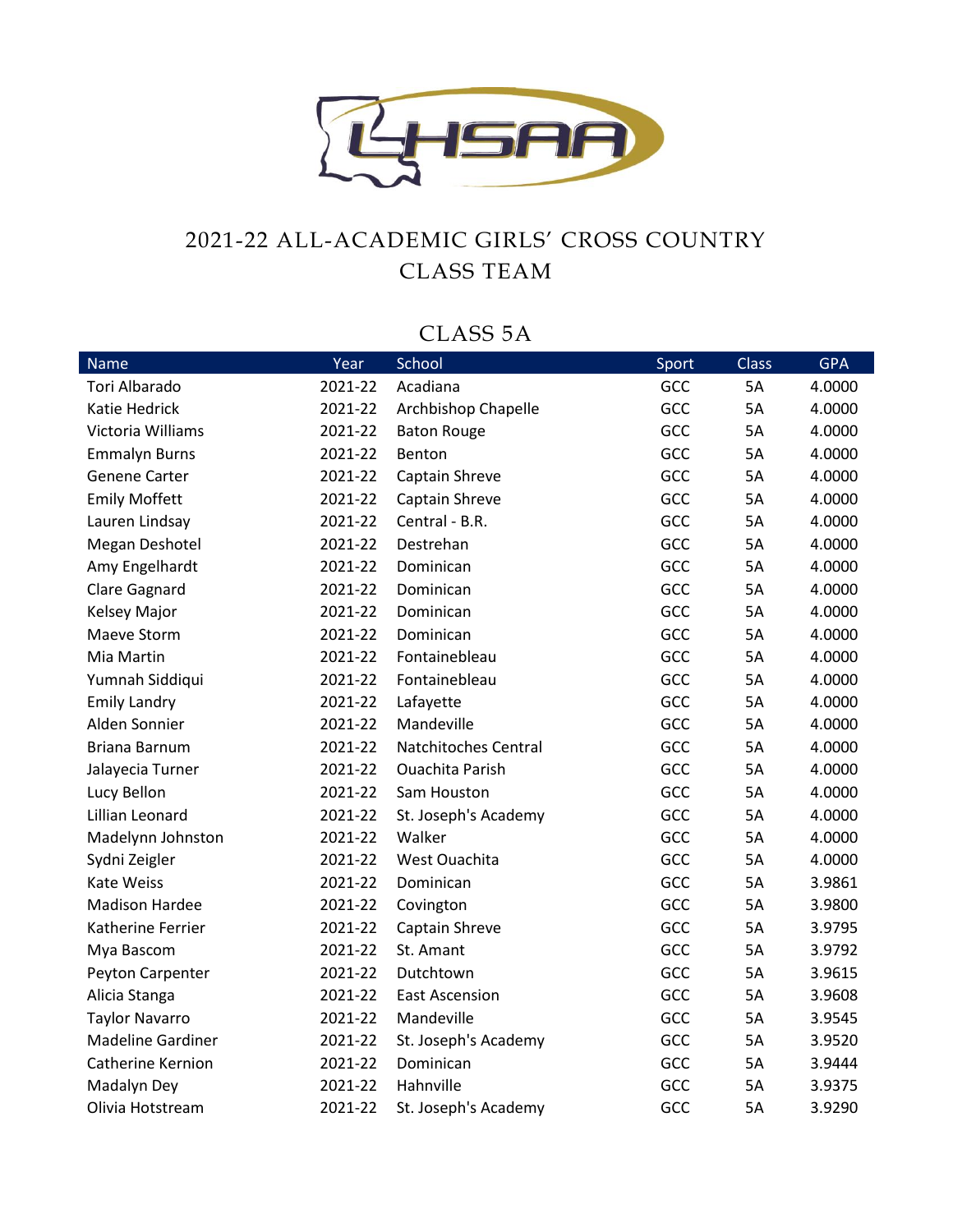| <b>Name</b>            | Year    | School                 | Sport | Class | <b>GPA</b> |
|------------------------|---------|------------------------|-------|-------|------------|
| Seema Kawji            | 2021-22 | Woodlawn - B.R.        | GCC   | 5A    | 3.9259     |
| Camryn Watson          | 2021-22 | Southside              | GCC   | 5A    | 3.9200     |
| <b>Emily Coker</b>     | 2021-22 | West Ouachita          | GCC   | 5A    | 3.9200     |
| <b>Brynn Gines</b>     | 2021-22 | Airline                | GCC   | 5A    | 3.9130     |
| Kaitlyn Keiser         | 2021-22 | H.L. Bourgeois         | GCC   | 5A    | 3.9111     |
| Ava Marie Lemoine      | 2021-22 | St. Joseph's Academy   | GCC   | 5A    | 3.9050     |
| Jadyn Richard          | 2021-22 | Ponchatoula            | GCC   | 5A    | 3.9048     |
| Katelynn Johnson       | 2021-22 | Central - B.R.         | GCC   | 5A    | 3.9039     |
| Anne Carr              | 2021-22 | Dominican              | GCC   | 5A    | 3.9027     |
| Claire Conradi         | 2021-22 | Live Oak               | GCC   | 5A    | 3.8925     |
| Elizabeth Traylor      | 2021-22 | Mt. Carmel             | GCC   | 5A    | 3.8900     |
| <b>Riley Creel</b>     | 2021-22 | Dutchtown              | GCC   | 5A    | 3.8846     |
| Jolie Leblanc          | 2021-22 | Lafayette              | GCC   | 5A    | 3.8846     |
| Corinne Bosch          | 2021-22 | Mandeville             | GCC   | 5A    | 3.8810     |
| Alexis Napoli          | 2021-22 | St. Joseph's Academy   | GCC   | 5A    | 3.8810     |
| Avery Allgood          | 2021-22 | Acadiana               | GCC   | 5A    | 3.8800     |
| Christen Chehardy      | 2021-22 | Mandeville             | GCC   | 5A    | 3.8800     |
| Kate Gill              | 2021-22 | Sulphur                | GCC   | 5A    | 3.8800     |
| Elise Jones            | 2021-22 | St. Joseph's Academy   | GCC   | 5A    | 3.8570     |
| Isabelle Applebaum     | 2021-22 | Mandeville             | GCC   | 5A    | 3.8478     |
| Caroline Chapman       | 2021-22 | Dutchtown              | GCC   | 5A    | 3.8462     |
| <b>Allison Gros</b>    | 2021-22 | Mandeville             | GCC   | 5A    | 3.8261     |
| Aliah Lopez            | 2021-22 | Acadiana               | GCC   | 5A    | 3.8250     |
| Lena Benoit            | 2021-22 | <b>Barbe</b>           | GCC   | 5A    | 3.8234     |
| Carolina Alvarado      | 2021-22 | Woodlawn - B.R.        | GCC   | 5A    | 3.8148     |
| Gabrielle Penny        | 2021-22 | Mandeville             | GCC   | 5A    | 3.8043     |
| Victoria Leblanc       | 2021-22 | Lafayette              | GCC   | 5A    | 3.8000     |
| Amelia Cochran         | 2021-22 | St. Joseph's Academy   | GCC   | 5A    | 3.7860     |
| <b>Brooke Spalitta</b> | 2021-22 | Fontainebleau          | GCC   | 5A    | 3.7826     |
| <b>Emily Adams</b>     | 2021-22 | Mandeville             | GCC   | 5A    | 3.7727     |
| Kytiere Lazard         | 2021-22 | Natchitoches Central   | GCC   | 5A    | 3.7692     |
| Kaitlyn Webster        | 2021-22 | Captain Shreve         | GCC   | 5A    | 3.7619     |
| <b>Caroline Marks</b>  | 2021-22 | Slidell                | GCC   | 5A    | 3.7333     |
| <b>Emily Guedry</b>    | 2021-22 | Pineville              | GCC   | 5A    | 3.7300     |
| Meagan Campbell        | 2021-22 | Captain Shreve         | GCC   | 5A    | 3.7272     |
| Lauren Tippet          | 2021-22 | Haughton               | GCC   | 5A    | 3.7200     |
| Jade Silas             | 2021-22 | <b>Ouachita Parish</b> | GCC   | 5A    | 3.7021     |
| Phoebe Dunham          | 2021-22 | Dutchtown              | GCC   | 5A    | 3.6923     |
| Kayla Lavin            | 2021-22 | Hahnville              | GCC   | 5A    | 3.6875     |
| Angela Chen            | 2021-22 | <b>Grace King</b>      | GCC   | 5A    | 3.6667     |
| Karis Corbett          | 2021-22 | Slidell                | GCC   | 5A    | 3.6666     |
| Paulina Church         | 2021-22 | Dutchtown              | GCC   | 5A    | 3.6545     |
| Elise Raque            | 2021-22 | Dominican              | GCC   | 5A    | 3.6388     |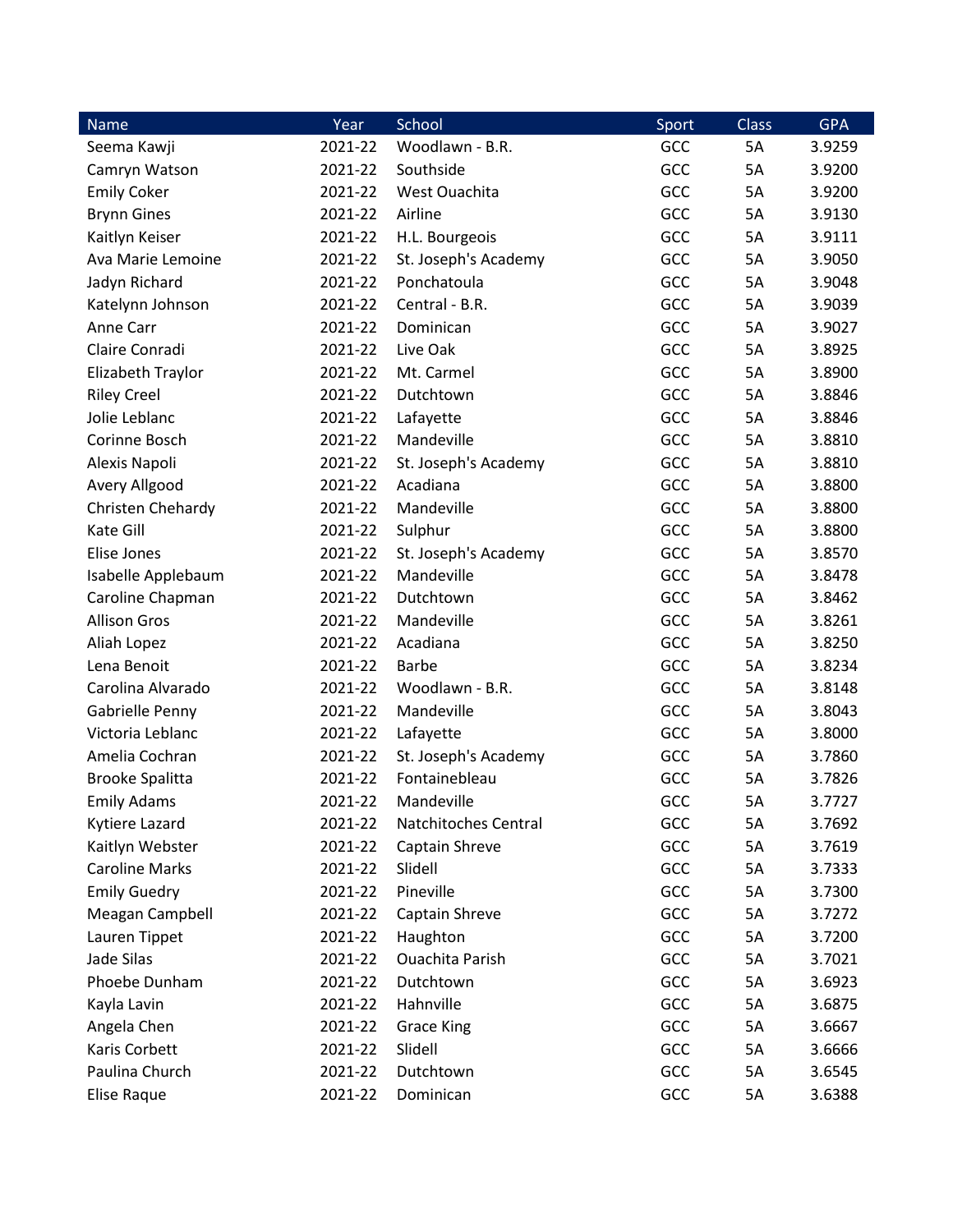| Name                 | Year    | School          | Sport      | <b>Class</b> | <b>GPA</b> |
|----------------------|---------|-----------------|------------|--------------|------------|
| <b>Faith Quarles</b> | 2021-22 | Captain Shreve  | <b>GCC</b> | 5A           | 3.6222     |
| Gracen Streetman     | 2021-22 | Benton          | <b>GCC</b> | 5A           | 3.6200     |
| <b>Addison Maday</b> | 2021-22 | Woodlawn - B.R. | <b>GCC</b> | 5A           | 3.6153     |
| Keely Bolde          | 2021-22 | Southside       | <b>GCC</b> | 5A           | 3.6087     |
| Rebecca Bordelon     | 2021-22 | Pineville       | <b>GCC</b> | 5A           | 3.5900     |
| Caroline Spalitta    | 2021-22 | Fontainebleau   | <b>GCC</b> | 5A           | 3.5454     |
| Marshayla Robison    | 2021-22 | Southwood       | <b>GCC</b> | 5A           | 3.5300     |
| Anna Naff            | 2021-22 | Ruston          | <b>GCC</b> | 5A           | 3.5238     |
| <b>Alexis Guidry</b> | 2021-22 | Fontainebleau   | <b>GCC</b> | 5A           | 3.5227     |
| Arden Brainis        | 2021-22 | C.E. Byrd       | <b>GCC</b> | 5A           | 3.5000     |
| Roselyn Rivas        | 2021-22 | St. Amant       | <b>GCC</b> | 5A           | 3.5000     |

## CLASS 4A

| Name                      | Year    | School                    | Sport      | <b>Class</b> | <b>GPA</b> |
|---------------------------|---------|---------------------------|------------|--------------|------------|
| Thuy Chau                 | 2021-22 | Caddo Magnet              | <b>GCC</b> | 4A           | 4.0000     |
| Justina Vo                | 2021-22 | Caddo Magnet              | GCC        | 4A           | 4.0000     |
| Marlee Dupuis             | 2021-22 | Cecilia                   | GCC        | 4A           | 4.0000     |
| Mya Dupuis                | 2021-22 | Cecilia                   | GCC        | 4A           | 4.0000     |
| <b>Madison Meyers</b>     | 2021-22 | Liberty                   | GCC        | 4A           | 4.0000     |
| Caroline Adolph           | 2021-22 | St. Michael the Archangel | GCC        | 4A           | 4.0000     |
| <b>Brooke Naccari</b>     | 2021-22 | St. Scholastica           | GCC        | 4A           | 4.0000     |
| Paige Broussard           | 2021-22 | <b>Teurlings Catholic</b> | GCC        | 4A           | 4.0000     |
| Presley Lang              | 2021-22 | St. Scholastica           | GCC        | 4A           | 3.9600     |
| Elise McHugh              | 2021-22 | St. Scholastica           | GCC        | 4A           | 3.9600     |
| Kenna Pettigrew           | 2021-22 | Caddo Magnet              | GCC        | 4A           | 3.9583     |
| Yelim Kim                 | 2021-22 | Lakeshore                 | <b>GCC</b> | 4A           | 3.9500     |
| Ella Chesnut              | 2021-22 | Vandebilt Catholic        | GCC        | 4A           | 3.9485     |
| <b>Emily Chenevert</b>    | 2021-22 | Livonia                   | <b>GCC</b> | 4A           | 3.9450     |
| Julia Smith               | 2021-22 | St. Scholastica           | GCC        | 4A           | 3.9300     |
| Mary Ellen Haydel         | 2021-22 | Vandebilt Catholic        | GCC        | 4A           | 3.9300     |
| <b>Madeline Fernandez</b> | 2021-22 | <b>Belle Chasse</b>       | GCC        | 4A           | 3.8958     |
| Skyler Garza              | 2021-22 | North DeSoto              | GCC        | 4A           | 3.8889     |
| <b>Blaiklee Guillot</b>   | 2021-22 | St. Michael the Archangel | GCC        | 4A           | 3.8571     |
| <b>Isabel Carter</b>      | 2021-22 | St. Thomas More           | GCC        | 4A           | 3.8571     |
| <b>Madeleine Myers</b>    | 2021-22 | Caddo Magnet              | GCC        | 4A           | 3.8541     |
| Chloe Chehardy            | 2021-22 | St. Scholastica           | GCC        | 4A           | 3.8500     |
| Julia Gaude               | 2021-22 | Livonia                   | GCC        | 4A           | 3.8333     |
| Libby Stalter             | 2021-22 | St. Scholastica           | <b>GCC</b> | 4A           | 3.7800     |
| Elise Catania             | 2021-22 | St. Scholastica           | GCC        | 4A           | 3.7500     |
| Jennifer Goens            | 2021-22 | Cabrini                   | GCC        | 4A           | 3.7381     |
| Emma Schreffler           | 2021-22 | <b>Belle Chasse</b>       | GCC        | 4A           | 3.7291     |
| <b>Bridgette Murillo</b>  | 2021-22 | Cabrini                   | GCC        | 4A           | 3.6905     |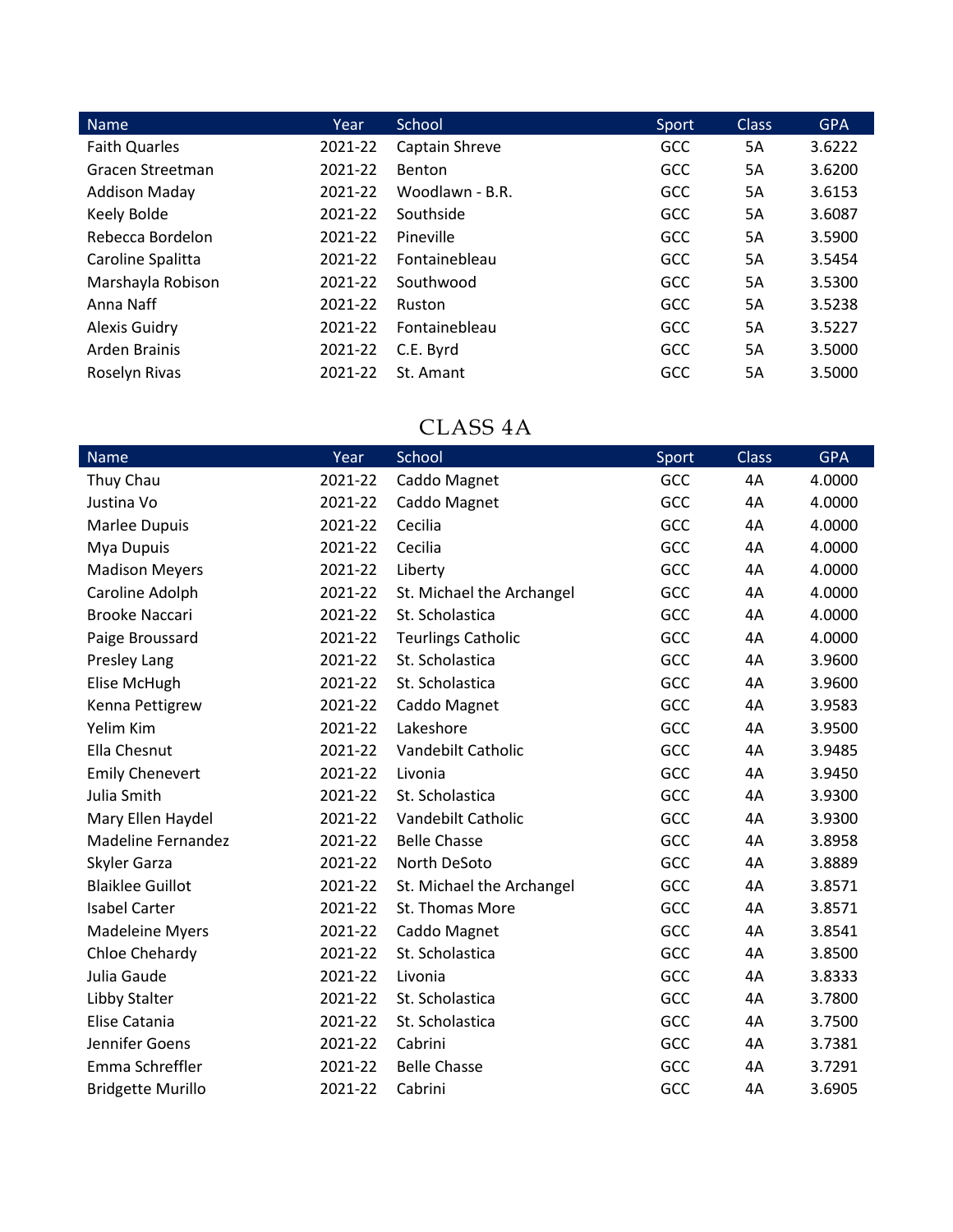| <b>Name</b>     | Year    | School                    | Sport      | <b>Class</b> | <b>GPA</b> |
|-----------------|---------|---------------------------|------------|--------------|------------|
| Brooke Brandau  | 2021-22 | St. Scholastica           | <b>GCC</b> | 4A           | 3.6800     |
| Sydney Sullivan | 2021-22 | St. Thomas More           | <b>GCC</b> | 4A           | 3.6667     |
| Georgia Bice    | 2021-22 | Vandebilt Catholic        | <b>GCC</b> | 4A           | 3.6300     |
| Maha Rehman     | 2021-22 | St. Scholastica           | <b>GCC</b> | 4A           | 3.5700     |
| Dersha Johnson  | 2021-22 | <b>Belaire</b>            | <b>GCC</b> | 4A           | 3.5555     |
| Lexi Guidry     | 2021-22 | <b>Teurlings Catholic</b> | <b>GCC</b> | 4A           | 3.5238     |
| Jane Bilbe      | 2021-22 | St. Scholastica           | <b>GCC</b> | 4A           | 3.5000     |

#### CLASS 3A

| <b>Name</b>               | Year    | School                          | Sport | <b>Class</b> | <b>GPA</b> |
|---------------------------|---------|---------------------------------|-------|--------------|------------|
| Keely Rainey              | 2021-22 | David Thibodaux                 | GCC   | 3A           | 4.0000     |
| Olivia DeGravelle         | 2021-22 | E.D. White                      | GCC   | 3A           | 4.0000     |
| Faith Bryant              | 2021-22 | Grant                           | GCC   | 3A           | 4.0000     |
| <b>Grace Smith</b>        | 2021-22 | lowa                            | GCC   | 3A           | 4.0000     |
| Jazmin Winford            | 2021-22 | lowa                            | GCC   | 3A           | 4.0000     |
| Aidan Heard               | 2021-22 | Loyola Prep                     | GCC   | 3A           | 4.0000     |
| Caroline Henry            | 2021-22 | Loyola Prep                     | GCC   | 3A           | 4.0000     |
| <b>Brianna Lewis</b>      | 2021-22 | North Webster                   | GCC   | 3A           | 4.0000     |
| Meagan Maxwell            | 2021-22 | North Webster                   | GCC   | 3A           | 4.0000     |
| Chloe Ray                 | 2021-22 | North Webster                   | GCC   | 3A           | 4.0000     |
| Allie Johnson             | 2021-22 | Patrick Taylor - Science/Tech.  | GCC   | 3A           | 4.0000     |
| Nam Nguyen                | 2021-22 | Patrick Taylor - Science/Tech.  | GCC   | 3A           | 4.0000     |
| Ashley Graham             | 2021-22 | South Beauregard                | GCC   | 3A           | 4.0000     |
| <b>Mollie Sims</b>        | 2021-22 | Sterlington                     | GCC   | 3A           | 4.0000     |
| Sarah Jane Sims           | 2021-22 | Sterlington                     | GCC   | 3A           | 4.0000     |
| <b>Blythe Elderd</b>      | 2021-22 | University Lab                  | GCC   | 3A           | 4.0000     |
| Kate Fortune              | 2021-22 | Loyola Prep                     | GCC   | 3A           | 3.9756     |
| Mary Grace Robichaux      | 2021-22 | E.D. White                      | GCC   | 3A           | 3.9600     |
| Jailyn Underwood          | 2021-22 | lowa                            | GCC   | 3A           | 3.9600     |
| Elizabeth Dieguez         | 2021-22 | West Feliciana                  | GCC   | 3A           | 3.9583     |
| Shreya Singh              | 2021-22 | University Lab                  | GCC   | 3A           | 3.9333     |
| Olivia Boyd               | 2021-22 | Acad. of Sacred Heart - N.O.    | GCC   | 3A           | 3.9286     |
| <b>Elizabeth Fontenot</b> | 2021-22 | South Beauregard                | GCC   | 3A           | 3.9231     |
| Ashlyn Austin             | 2021-22 | University Lab                  | GCC   | 3A           | 3.9130     |
| Rachael Casey             | 2021-22 | Archbishop Hannan               | GCC   | 3A           | 3.9091     |
| Alexa Midkiff             | 2021-22 | South Beauregard                | GCC   | 3A           | 3.8929     |
| Mackenzie Miller          | 2021-22 | lowa                            | GCC   | 3A           | 3.8900     |
| <b>Madeline Marsalone</b> | 2021-22 | Haynes Academy                  | GCC   | 3A           | 3.8765     |
| <b>Claire Clement</b>     | 2021-22 | Kenner Discovery Health Science | GCC   | 3A           | 3.8750     |
| Kaitlynn Habetz           | 2021-22 | South Beauregard                | GCC   | 3A           | 3.8667     |
| McKenna Brannan           | 2021-22 | <b>Ursuline Academy</b>         | GCC   | 3A           | 3.8519     |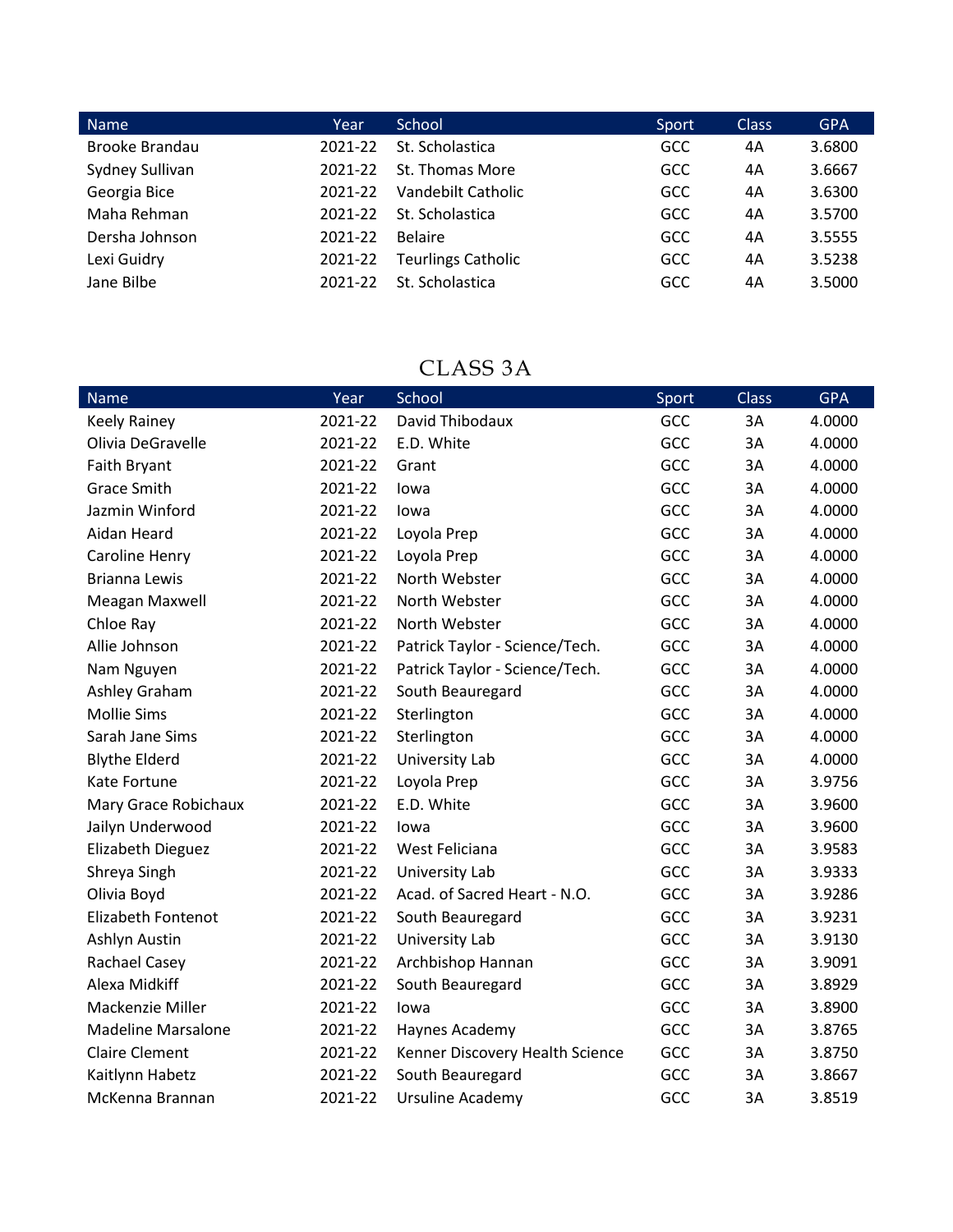| Name                 | Year    | School                         | Sport      | <b>Class</b> | <b>GPA</b> |
|----------------------|---------|--------------------------------|------------|--------------|------------|
| Emma Harris          | 2021-22 | South Beauregard               | GCC        | 3A           | 3.8431     |
| Emma Pennington      | 2021-22 | University Lab                 | <b>GCC</b> | 3A           | 3.8409     |
| <b>Emily Smith</b>   | 2021-22 | E.D. White                     | <b>GCC</b> | 3A           | 3.8300     |
| Cloey Rhea           | 2021-22 | North Webster                  | <b>GCC</b> | 3A           | 3.8261     |
| Samantha Ponzo       | 2021-22 | West Feliciana                 | <b>GCC</b> | 3A           | 3.8182     |
| Kirminee Williams    | 2021-22 | Mentorship Academy             | GCC        | 3A           | 3.8125     |
| Madison Leishman     | 2021-22 | Haynes Academy                 | GCC        | 3A           | 3.7654     |
| Kallie Evers         | 2021-22 | Grant                          | <b>GCC</b> | 3A           | 3.6923     |
| Katherine Kleehammer | 2021-22 | Acad. of Sacred Heart - N.O.   | GCC        | 3A           | 3.6905     |
| Katie Romero         | 2021-22 | Kaplan                         | <b>GCC</b> | 3A           | 3.6818     |
| Jesa Vidrine         | 2021-22 | Pine Prairie                   | GCC        | 3A           | 3.6800     |
| Emma Perry           | 2021-22 | South Beauregard               | GCC        | 3A           | 3.6739     |
| Saige Christian      | 2021-22 | Patrick Taylor - Science/Tech. | GCC        | 3A           | 3.5830     |
| Pheobe Aguillard     | 2021-22 | Mamou                          | GCC        | 3A           | 3.5400     |
| Maria Sustaita       | 2021-22 | <b>Bossier</b>                 | GCC        | 3A           | 3.5000     |

#### CLASS 2A

| Name                       | Year    | School                     | Sport | <b>Class</b> | <b>GPA</b> |
|----------------------------|---------|----------------------------|-------|--------------|------------|
| <b>Maddie Benton</b>       | 2021-22 | Dunham                     | GCC   | 2A           | 4.0000     |
| Hazel Drury                | 2021-22 | <b>Isidore Newman</b>      | GCC   | 2A           | 4.0000     |
| Kali Hornsby               | 2021-22 | Lake Arthur                | GCC   | 2A           | 4.0000     |
| Sarah Amacker              | 2021-22 | Northlake Christian        | GCC   | 2A           | 4.0000     |
| Kayley West                | 2021-22 | Northlake Christian        | GCC   | 2A           | 4.0000     |
| Megan Dupre                | 2021-22 | Port Barre                 | GCC   | 2A           | 4.0000     |
| Sophia Jeffers             | 2021-22 | Rosepine                   | GCC   | 2A           | 4.0000     |
| Alicia Kitchens            | 2021-22 | Rosepine                   | GCC   | 2A           | 4.0000     |
| Lexa Thompson              | 2021-22 | Rosepine                   | GCC   | 2A           | 4.0000     |
| <b>Catherine Rodriques</b> | 2021-22 | St. Thomas Aquinas         | GCC   | 2A           | 4.0000     |
| <b>Allison Nowak</b>       | 2021-22 | <b>Isidore Newman</b>      | GCC   | 2A           | 3.9811     |
| Analise Hyde               | 2021-22 | Episcopal                  | GCC   | 2A           | 3.9655     |
| Ava Roy                    | 2021-22 | Avoyelles Public Charter   | GCC   | 2A           | 3.9545     |
| Colette Benoit             | 2021-22 | Houma Christian            | GCC   | 2A           | 3.9545     |
| <b>Fallon Griffith</b>     | 2021-22 | D'Arbonne Woods Charter    | GCC   | 2A           | 3.9523     |
| Elizabeth Johnston         | 2021-22 | Louise McGehee             | GCC   | 2A           | 3.9500     |
| Elizabeth Hackney          | 2021-22 | Rapides                    | GCC   | 2A           | 3.9400     |
| Hailey Broussard           | 2021-22 | Lake Arthur                | GCC   | 2A           | 3.9250     |
| <b>Cameron Andrews</b>     | 2021-22 | Isidore Newman             | GCC   | 2A           | 3.9200     |
| Peyton Hines               | 2021-22 | Avoyelles Public Charter   | GCC   | 2A           | 3.9091     |
| Ellie Schmidt              | 2021-22 | Louise McGehee             | GCC   | 2A           | 3.8900     |
| <b>Riley Liprie</b>        | 2021-22 | <b>Ascension Episcopal</b> | GCC   | 2A           | 3.8800     |
| Jaya Berthelot             | 2021-22 | St. Thomas Aquinas         | GCC   | 2A           | 3.8751     |
| Quinn Brown                | 2021-22 | <b>Holy Savior Menard</b>  | GCC   | 2A           | 3.8750     |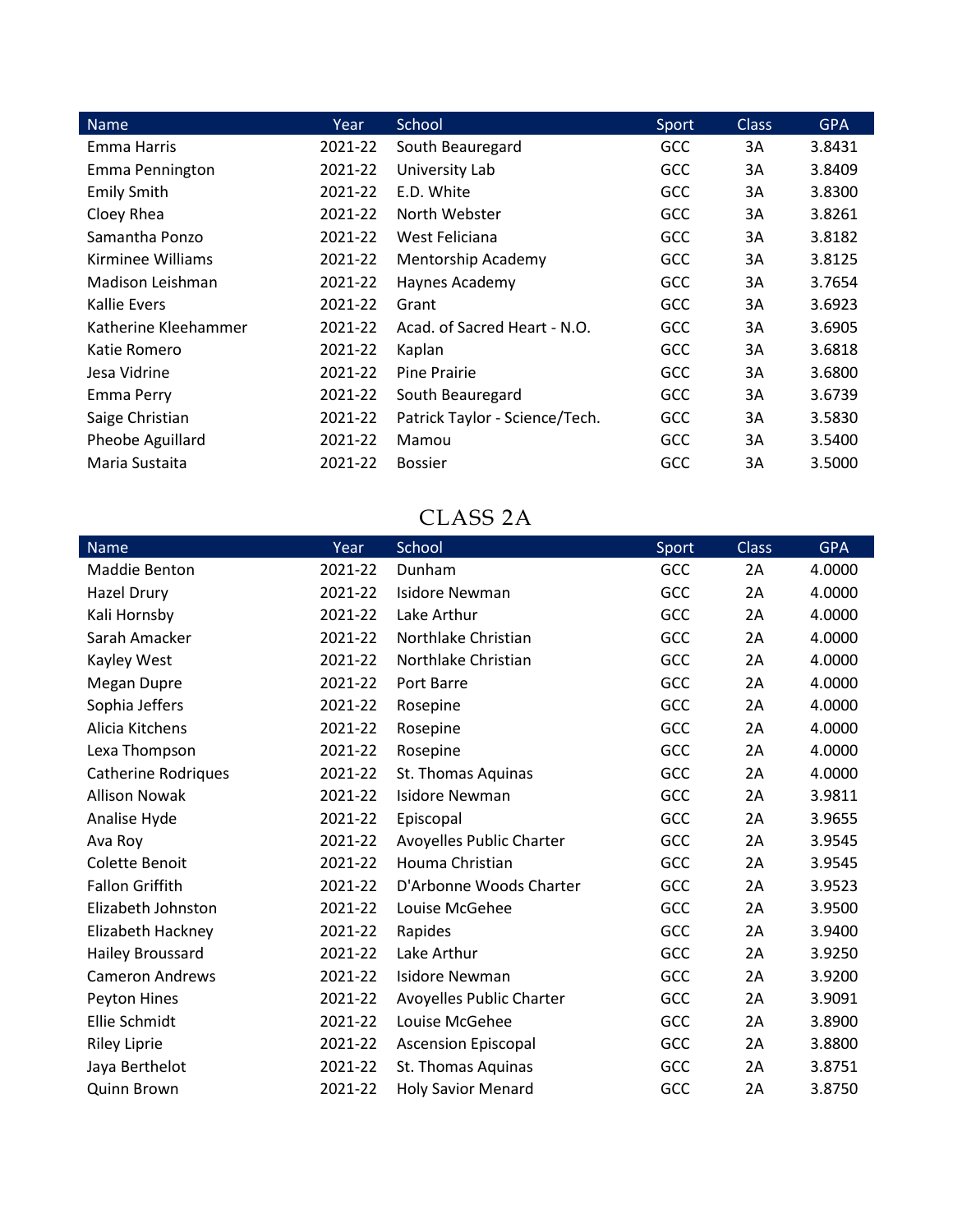| <b>Name</b>          | Year    | School                   | Sport | <b>Class</b> | <b>GPA</b> |
|----------------------|---------|--------------------------|-------|--------------|------------|
| Chloe Incaprera      | 2021-22 | Isidore Newman           | GCC   | 2A           | 3.8434     |
| <b>Piper Franks</b>  | 2021-22 | Louise McGehee           | GCC   | 2A           | 3.8200     |
| Juliana Portillo     | 2021-22 | St. Charles              | GCC   | 2A           | 3.8148     |
| Lara King            | 2021-22 | Louise McGehee           | GCC   | 2A           | 3.8100     |
| Breanna Becerra      | 2021-22 | St. Thomas Aquinas       | GCC   | 2A           | 3.8095     |
| Jourdan St. Romain   | 2021-22 | St. Thomas Aquinas       | GCC   | 2A           | 3.8095     |
| Adele Miller         | 2021-22 | Louise McGehee           | GCC   | 2A           | 3.7400     |
| Lakyn Carmouche      | 2021-22 | Avoyelles Public Charter | GCC   | 2A           | 3.6957     |
| <b>MALLORY BOTOS</b> | 2021-22 | Episcopal                | GCC   | 2A           | 3.6129     |
| Alexus Hood          | 2021-22 | Pickering                | GCC   | 2A           | 3.5417     |
| Sabrina Longon       | 2021-22 | Delcambre                | GCC   | 2A           | 3.5217     |

#### CLASS 1A

| Name                     | Year    | School                    | Sport      | <b>Class</b> | <b>GPA</b> |
|--------------------------|---------|---------------------------|------------|--------------|------------|
| Logan Foote              | 2021-22 | St. Frederick             | GCC        | 1A           | 4.0000     |
| Anna Kate Petrus         | 2021-22 | St. Frederick             | GCC        | 1A           | 4.0000     |
| <b>Caroline Reed</b>     | 2021-22 | St. Frederick             | <b>GCC</b> | 1A           | 4.0000     |
| Anna Kathleen Jackson    | 2021-22 | St. Mary's                | GCC        | 1A           | 4.0000     |
| Ava Hebert               | 2021-22 | <b>Vermilion Catholic</b> | GCC        | 1A           | 4.0000     |
| Hannah Lanclos           | 2021-22 | Westminster Christian     | GCC        | 1A           | 4.0000     |
| Emma Blisset             | 2021-22 | <b>Highland Baptist</b>   | GCC        | 1A           | 3.9600     |
| Lauren Bone              | 2021-22 | St. Martin's Episcopal    | GCC        | 1A           | 3.9170     |
| Elizabeth Johnson        | 2021-22 | Cedar Creek               | GCC        | 1A           | 3.9070     |
| Emma Pitman              | 2021-22 | Glenbrook                 | GCC        | 1A           | 3.9024     |
| Emma Primeaux            | 2021-22 | <b>Grand Lake</b>         | GCC        | 1A           | 3.8777     |
| Gabrielle Falgout        | 2021-22 | Westminster Christian     | GCC        | 1A           | 3.8700     |
| Mason Poole              | 2021-22 | Metairie Park Country Day | GCC        | 1A           | 3.8200     |
| Madi Meaux               | 2021-22 | <b>Vermilion Catholic</b> | GCC        | 1A           | 3.7920     |
| <b>Madison Champagne</b> | 2021-22 | <b>Highland Baptist</b>   | GCC        | 1A           | 3.7917     |
| Hayley Weaver            | 2021-22 | East Beauregard           | GCC        | 1A           | 3.7879     |
| Carley Cloud             | 2021-22 | Sacred Heart              | GCC        | 1A           | 3.7209     |
| Lainey Kennard           | 2021-22 | Sacred Heart              | GCC        | 1A           | 3.5349     |
| Layne Corcoran           | 2021-22 | Metairie Park Country Day | GCC        | 1A           | 3.5100     |

### CLASS B

| Year    | School           | Sport      | <b>Class</b> | <b>GPA</b> |
|---------|------------------|------------|--------------|------------|
| 2021-22 | Hathaway         | <b>GCC</b> | B            | 4.0000     |
| 2021-22 | Lacassine        | <b>GCC</b> | B            | 4.0000     |
| 2021-22 | Negreet          | <b>GCC</b> | B            | 4.0000     |
| 2021-22 | Quitman          | <b>GCC</b> | B            | 4.0000     |
| 2021-22 | Quitman          | <b>GCC</b> | B            | 4.0000     |
| 2021-22 | <b>Bell City</b> | <b>GCC</b> | B            | 3.9655     |
|         |                  |            |              |            |